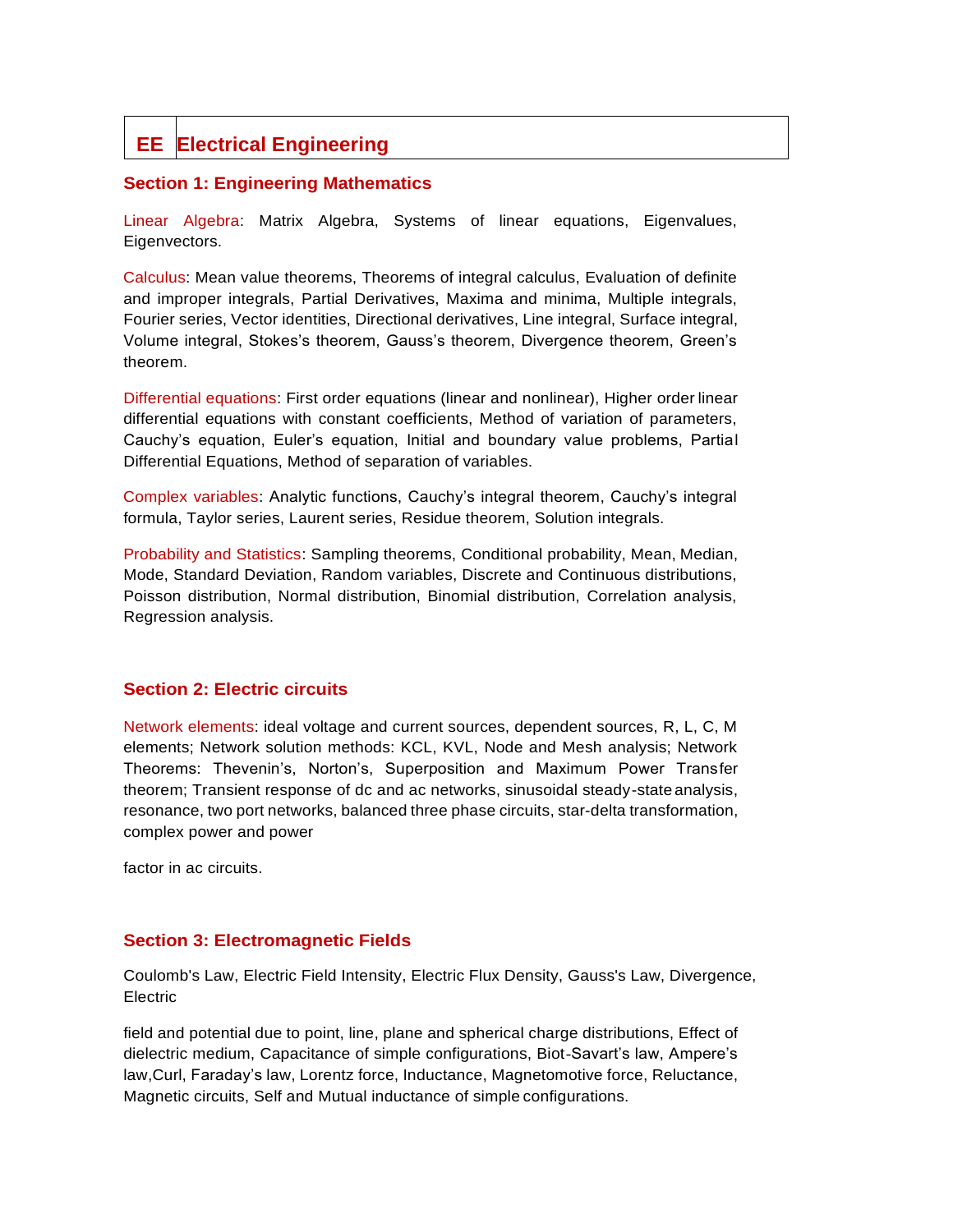#### **Section 4: Signals and Systems**

Representation of continuous and discrete time signals, shifting and scaling properties, linear time invariant and causal systems, Fourier series representation of continuous and discrete time periodic signals, sampling theorem, Applications of Fourier Transform for continuous and discrete time signals, Laplace Transform and Z transform. R.M.S. value, average value calculation for any general periodic waveform

#### **Section 5: Electrical Machines**

Single phase transformer: equivalent circuit, phasor diagram, open circuit and short circuit tests, regulation and efficiency; Three-phase transformers: connections, vector groups, parallel operation; Auto-transformer, Electromechanical energy conversion principles; DC machines: separately excited, series and shunt, motoring and generating mode of operation and their characteristics, speed control of dc motors; Three-phase induction machines: principle of operation, types, performance, torque-speed characteristics, no-load and blocked-rotor tests, equivalent circuit, starting and speed control; Operating principle of single-phase induction motors; Synchronous machines: cylindrical and salient pole machines, performance and characteristics, regulation and parallel operation of generators, starting of synchronous motors; Types of losses and efficiency calculations of electric machines

## **Section 6: Power Systems**

Basic concepts of electrical power generation, ac and dc transmission concepts, Models and performance of transmission lines and cables, Economic Load Dispatch (with and without considering transmission losses), Series and shunt compensation, Electric field distribution and insulators, Distribution systems, Per-unit quantities, Bus admittance matrix, Gauss- Seidel and Newton-Raphson load flow methods, Voltage and Frequency control, Power factor correction, Symmetrical components, Symmetrical and unsymmetrical fault analysis, Principles of over-current, differential, directional and distance protection; Circuit breakers, System stability concepts, Equal area criterion.

## **Section 7: Control Systems**

Mathematical modeling and representation of systems, Feedback principle, transfer function, Block diagrams and Signal flow graphs, Transient and Steady-state analysis of linear time invariant systems, Stability analysis using Routh-Hurwitz and Nyquist criteria, Bode plots, Root loci, Lag, Lead and Lead-Lag compensators; P, PI and PID controllers; State space model, Solution of state equations of LTI systems